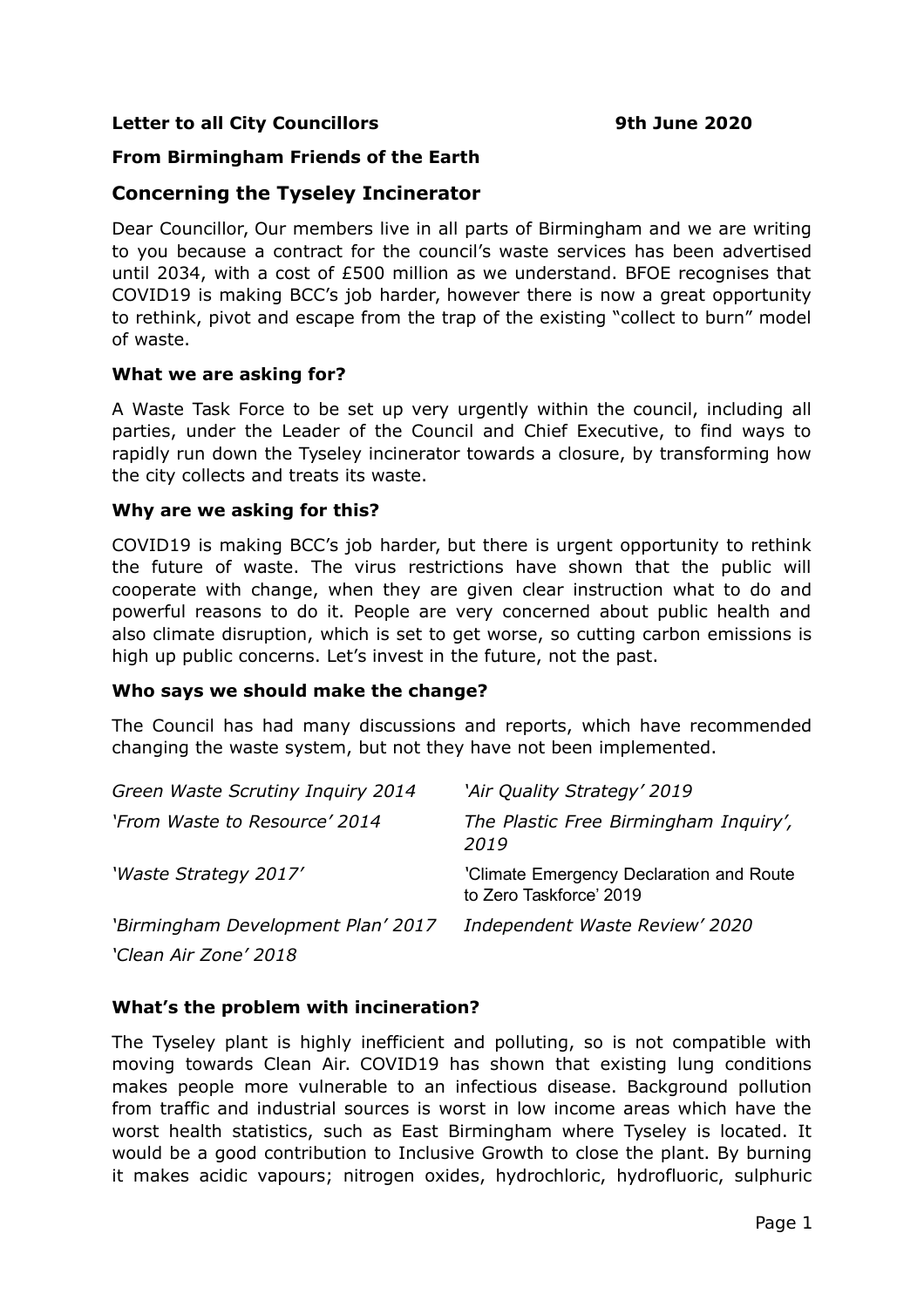acids and fine particulates of soot which can penetrate people's lungs. The Clean Air Zone will from next year be charging motorists, but they emit a small fraction of the emissions of the Council's Tyseley plant, so that will look very unjust.

The plant is the biggest single source of carbon dioxide emissions in the city. For every tonne of rubbish burned, about a tonne of CO2 is released. In June 2019 the Council voted unanimously that there is Climate Emergency and that all policies and processes need to be looked at in the light of progress towards being net zero carbon by 2030. The UK has targets on CO2 reduction which mean that mass burning of rubbish is going to be banned, or taxed heavily, at some time soon. The sky is full.

'Waste to burn' requires a continuing failure to compost, digest or recycle items. It requires that Birmingham should remain at the bottom of the recycling league of local authorities. We are currently going backwards, in that currently both garden waste and clinical waste are being added to the incinerator.

Recycling and burning are in competition, so are NOT complementary. The danger is that to operate the plant until 2034, a company will a want flow of material and income from gate fees. There will be no incentive to run the operation down and would reduce their income. If plastic waste is prevented, or recycled, then that will reduce the calorific value, i.e. less combustible and less electricity generated from each tonne. Meanwhile, the plant will corrode and wear out, requiring increasing repairs. The city will be very dependent on one ageing plant, which will fail at some point.

The items that have value and should be recovered will be destroyed, leaving thousands of tonnes of useless ash. Almost half of what is burned is organic matter, such as food waste, which the council will soon be forced by government to collect separately anyway. The rest comprises items that should be reused or recycled, or plastic packaging, which again will be taxed and phased out.

As a producer of electricity, this process is about as dirty as a coal fired plant. The plant is very inefficient, because the rubbish is wet and contains many incombustibles. Much of the electricity is used in running the plant. Therefore, the whole process only exists due to a huge public subsidy, and it cannot be a source of cheap electricity. The benefit mostly goes to the operating company in gate fees.

It may be true that "There will always be some residual waste", but Birmingham City council doesn't not need to burn 75% of the waste that it collects. If we got as far as a true residue; without paper, plastic, organics; then that may not burn at all. Burying carbon in the ground would keep it out of the atmosphere.

# **What's the alternative to burning waste?**

Other local authorities are decades ahead with recycling their waste, but Birmingham keeps failing to learn from them. BCC is near the bottom of the recycling league in England, in having a less than 25% recycling rate. There are 340 waste collection authorities in England who recycle more of their waste. Wales has passed 60% recycling and some areas are near to 70%. They collect the remaining rubbish every 2 weeks, 3 weeks, even monthly. If the incinerator